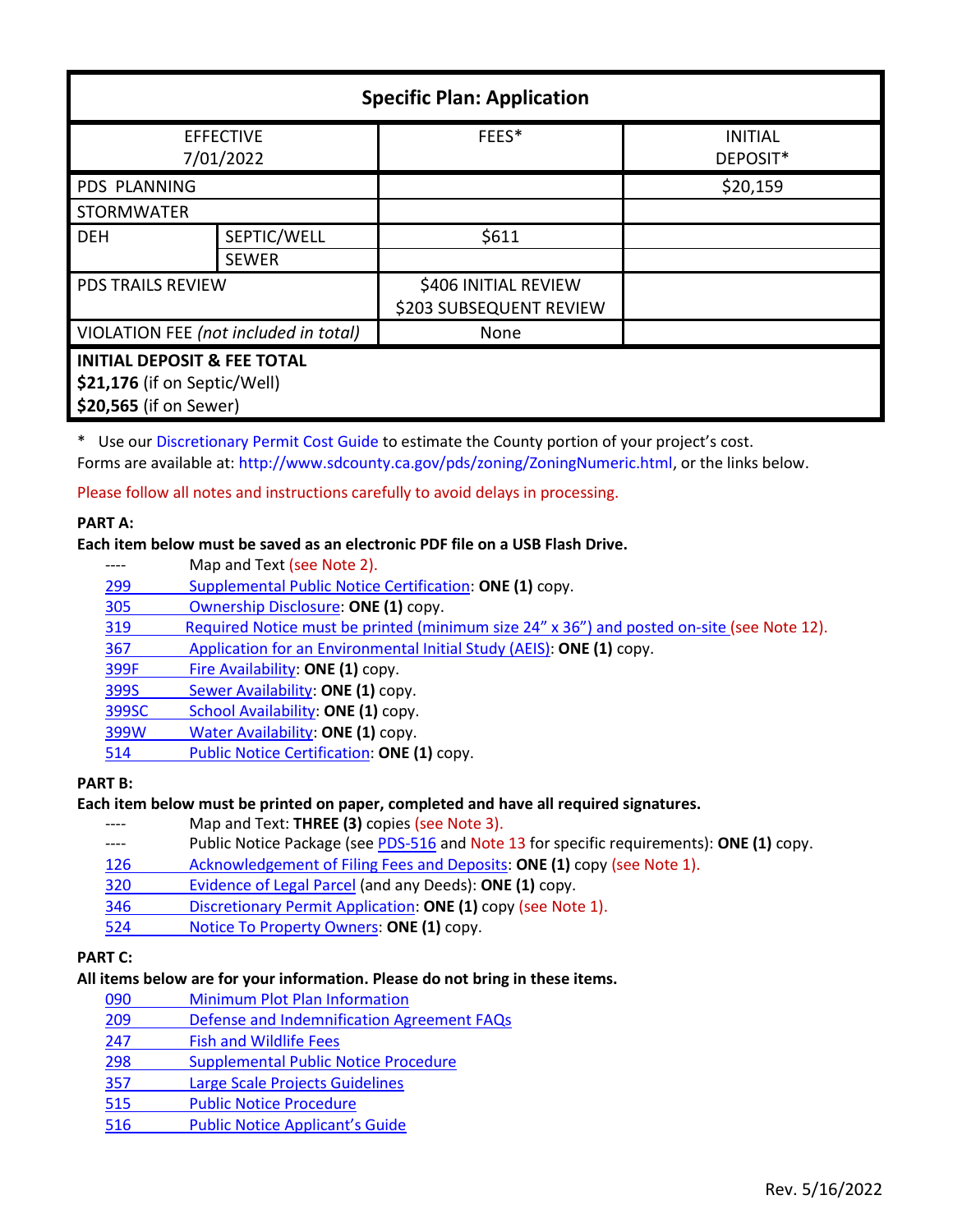[906 Signature Requirements](http://www.sdcounty.ca.gov/pds/zoning/formfields/PDS-PLN-906.pdf)  [Policy G-3: Determination of Legal Parcel](http://www.sdcounty.ca.gov/pds/zoning/formfields/POLICY-G-3.pdf)  [Policy I-49: Distribution of Notification of Land Use Hearings](http://www.sdcounty.ca.gov/cob/docs/policy/I-49.pdf)

## **NOTES:**

## 1. **IMPORTANT:**

A Registered Property Owner **MUST SUBMIT** a **Signed Letter of Authorization** for an Agent if; An Authorized Agent signs the PDS-346 form and is not the registered owner of the parcel. Or, the parcel is owned by two or more registered owners.

Or, not all of the registered owners are signing the PDS-346 form.

Or, the Authorized Agent is not the Financially Responsible Party.

Or, the parcel is owned by a Corporation.

# **ADDITIONALLY:**

Financially Responsible Party **MUST SIGN** form PDS-126. Financially Responsible Party **INFORMATION MUST MATCH EXACTLY** on form PDS-126 Authorized Agent **may sign** form PDS-346 **ONLY IF ATTACHED** to a **Signed Letter of Authorization.**

- 2. Save each complete Study, Report, Plot Plan, Map, etc., as an electronic PDF file onto ONE (1) USB Flash Drive. Provide only ONE (1) USB Flash Drive. Submit only the requested files. Files CANNOT have any security restrictions or passwords. Please name each PDF file on the USB Flash Drive based on the "Title or Type" of document being submitted (examples: Plot Plan, Resource Protection Study, Grading Plan). Please note: the USB Flash Drive will not be returned.
- 3. Map to be folded as an insert in the back of the text.
- 4. Give applicant PDS-319 (Notice of Application sign).
- 5. Give applicant PDS-382 (Flagging Procedure for Projects).
- **6. A Major Project Pre-Application Meeting is MANDATORY prior to the submittal of this application.**
- 7. At INTAKE: One (1) hard copy of the Major Pre-Application letter from PDS or; One (1) hard copy of the form waiving the Major Pre-Application Meeting MUST be submitted by the applicant. Techs: Check ACCELA to be sure the applicant has completed a Major Pre Application Meeting. If not, we cannot accept the submittal.
- 8. Project goes to local Community Planning Group and/or Design Review Board for recommendation.
- 9. Use the same PROJECT # (not case #) as the Major Pre-Application when entering this application into ACCELA.
- 10. If project is a violation, plans must have Code Compliance Officer's stamp before accepting the application.
- 11. Your application package must be complete when you bring it in for submittal. The submittal process begins at the main "Check-In" counter on the first floor.
- 12. The applicant is responsible for the initial posting of the notice(s) and assuring that the notice(s) stays posted until the eleventh day after final action is taken on the permit application, at which time the applicant shall remove the notice(s). The Notice shall be posted within ten (10) days of payment of the application fees. Applicants shall use PDS-319 (Public Notice) which can be found at <https://www.sandiegocounty.gov/content/dam/sdc/pds/zoning/formfields/PDS-PLN-319.pdf> or can be requested at the time of application submittal. Please see PDS-298 and PDS-515 for complete posting requirements. **The applicant must email the Planner photo(s) showing that the required Notice has been posted.**

Failure to post or comply with the posting guidelines may delay processing of your project or delay the public hearing.